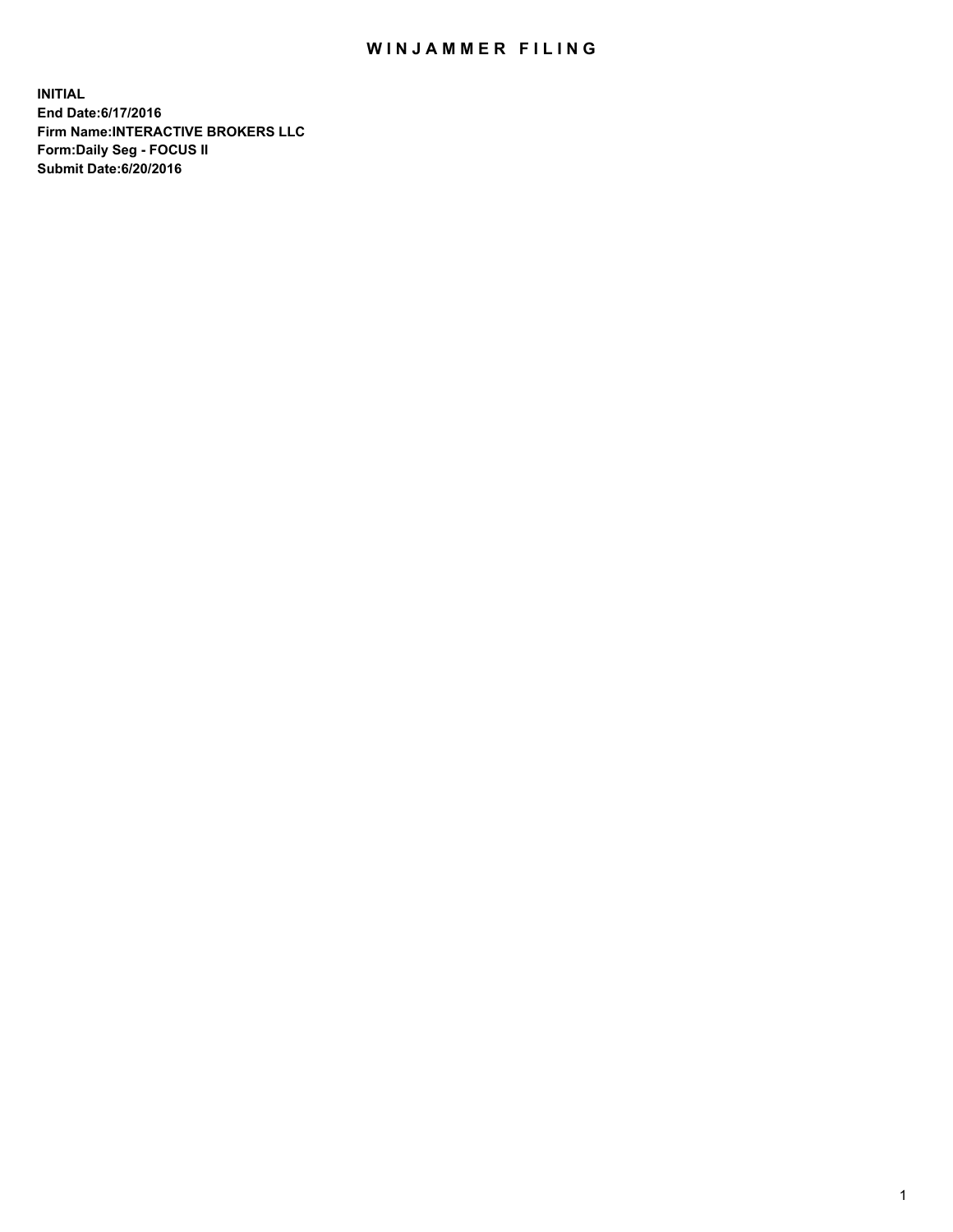## **INITIAL End Date:6/17/2016 Firm Name:INTERACTIVE BROKERS LLC Form:Daily Seg - FOCUS II Submit Date:6/20/2016 Daily Segregation - Cover Page**

| Name of Company<br><b>Contact Name</b><br><b>Contact Phone Number</b><br><b>Contact Email Address</b>                                                                                                                                                                                                                          | <b>INTERACTIVE BROKERS LLC</b><br>James Menicucci<br>203-618-8085<br>jmenicucci@interactivebrokers.c<br>om |
|--------------------------------------------------------------------------------------------------------------------------------------------------------------------------------------------------------------------------------------------------------------------------------------------------------------------------------|------------------------------------------------------------------------------------------------------------|
| FCM's Customer Segregated Funds Residual Interest Target (choose one):<br>a. Minimum dollar amount: ; or<br>b. Minimum percentage of customer segregated funds required:%; or<br>c. Dollar amount range between: and; or<br>d. Percentage range of customer segregated funds required between:% and%.                          | $\overline{\mathbf{0}}$<br>0<br>155,000,000 245,000,000<br>0 <sub>0</sub>                                  |
| FCM's Customer Secured Amount Funds Residual Interest Target (choose one):<br>a. Minimum dollar amount: ; or<br>b. Minimum percentage of customer secured funds required:%; or<br>c. Dollar amount range between: and; or<br>d. Percentage range of customer secured funds required between:% and%.                            | $\overline{\mathbf{0}}$<br>$\overline{\mathbf{0}}$<br>80,000,000 120,000,000<br>00                         |
| FCM's Cleared Swaps Customer Collateral Residual Interest Target (choose one):<br>a. Minimum dollar amount: ; or<br>b. Minimum percentage of cleared swaps customer collateral required:% ; or<br>c. Dollar amount range between: and; or<br>d. Percentage range of cleared swaps customer collateral required between:% and%. | $\overline{\mathbf{0}}$<br>$\overline{\mathbf{0}}$<br>0 <sub>0</sub><br><u>00</u>                          |

Attach supporting documents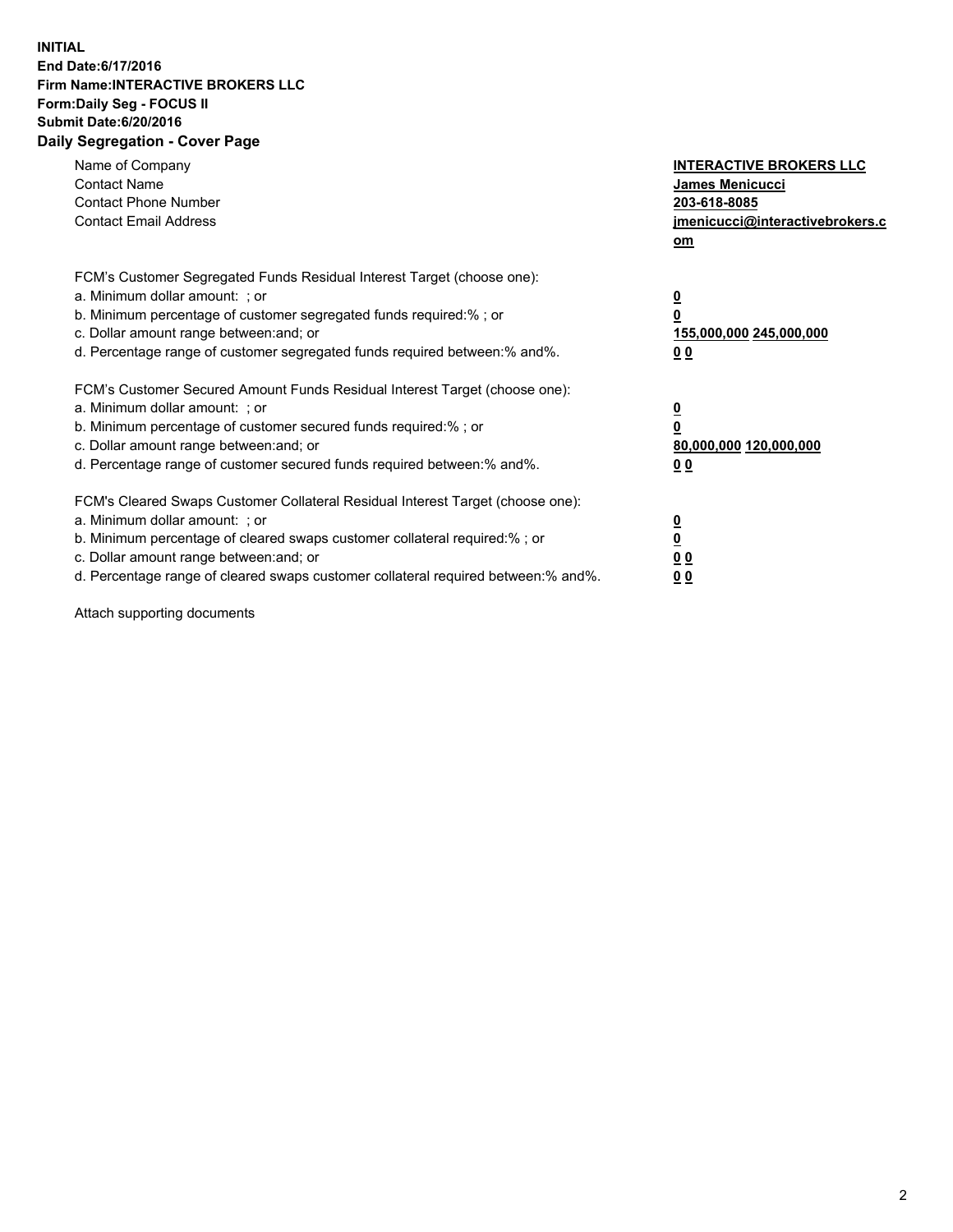## **INITIAL End Date:6/17/2016 Firm Name:INTERACTIVE BROKERS LLC Form:Daily Seg - FOCUS II Submit Date:6/20/2016 Daily Segregation - Secured Amounts**

|     | Dany Ocgregation - Oceanea Amounts                                                          |                                   |
|-----|---------------------------------------------------------------------------------------------|-----------------------------------|
|     | Foreign Futures and Foreign Options Secured Amounts                                         |                                   |
|     | Amount required to be set aside pursuant to law, rule or regulation of a foreign            | $0$ [7305]                        |
|     | government or a rule of a self-regulatory organization authorized thereunder                |                                   |
| 1.  | Net ledger balance - Foreign Futures and Foreign Option Trading - All Customers             |                                   |
|     | A. Cash                                                                                     | 295,360,948 [7315]                |
|     | B. Securities (at market)                                                                   | $0$ [7317]                        |
| 2.  | Net unrealized profit (loss) in open futures contracts traded on a foreign board of trade   | 8,371,541 [7325]                  |
| 3.  | Exchange traded options                                                                     |                                   |
|     |                                                                                             |                                   |
|     | a. Market value of open option contracts purchased on a foreign board of trade              | 70,775 [7335]                     |
|     | b. Market value of open contracts granted (sold) on a foreign board of trade                | -117,868 [7337]                   |
| 4.  | Net equity (deficit) (add lines 1.2. and 3.)                                                | 303,685,396 [7345]                |
| 5.  | Account liquidating to a deficit and account with a debit balances - gross amount           | 70,965 [7351]                     |
|     | Less: amount offset by customer owned securities                                            | 0 [7352] 70,965 [7354]            |
| 6.  | Amount required to be set aside as the secured amount - Net Liquidating Equity              | 303,756,361 [7355]                |
|     | Method (add lines 4 and 5)                                                                  |                                   |
| 7.  | Greater of amount required to be set aside pursuant to foreign jurisdiction (above) or line | 303,756,361 [7360]                |
|     | 6.                                                                                          |                                   |
|     | FUNDS DEPOSITED IN SEPARATE REGULATION 30.7 ACCOUNTS                                        |                                   |
| 1.  | Cash in banks                                                                               |                                   |
|     | A. Banks located in the United States                                                       | 7,712,500 [7500]                  |
|     | B. Other banks qualified under Regulation 30.7                                              | 0 [7520] 7,712,500 [7530]         |
| 2.  | <b>Securities</b>                                                                           |                                   |
|     | A. In safekeeping with banks located in the United States                                   | 353,223,180 [7540]                |
|     | B. In safekeeping with other banks qualified under Regulation 30.7                          | 0 [7560] 353,223,180 [7570]       |
| 3.  | Equities with registered futures commission merchants                                       |                                   |
|     | A. Cash                                                                                     | $0$ [7580]                        |
|     | <b>B.</b> Securities                                                                        | $0$ [7590]                        |
|     |                                                                                             |                                   |
|     | C. Unrealized gain (loss) on open futures contracts                                         | $0$ [7600]                        |
|     | D. Value of long option contracts                                                           | $0$ [7610]                        |
|     | E. Value of short option contracts                                                          | 0 [7615] 0 [7620]                 |
| 4.  | Amounts held by clearing organizations of foreign boards of trade                           |                                   |
|     | A. Cash                                                                                     | $0$ [7640]                        |
|     | <b>B.</b> Securities                                                                        | $0$ [7650]                        |
|     | C. Amount due to (from) clearing organization - daily variation                             | $0$ [7660]                        |
|     | D. Value of long option contracts                                                           | $0$ [7670]                        |
|     | E. Value of short option contracts                                                          | 0 [7675] 0 [7680]                 |
| 5.  | Amounts held by members of foreign boards of trade                                          |                                   |
|     | A. Cash                                                                                     | 58,303,871 [7700]                 |
|     | <b>B.</b> Securities                                                                        | $0$ [7710]                        |
|     | C. Unrealized gain (loss) on open futures contracts                                         | 2,949,168 [7720]                  |
|     | D. Value of long option contracts                                                           | 70,775 [7730]                     |
|     | E. Value of short option contracts                                                          | -117,868 [7735] 61,205,946 [7740] |
| 6.  | Amounts with other depositories designated by a foreign board of trade                      | $0$ [7760]                        |
| 7.  | Segregated funds on hand                                                                    | $0$ [7765]                        |
| 8.  | Total funds in separate section 30.7 accounts                                               | 422,141,626 [7770]                |
| 9.  | Excess (deficiency) Set Aside for Secured Amount (subtract line 7 Secured Statement         | 118,385,265 [7380]                |
|     | Page 1 from Line 8)                                                                         |                                   |
| 10. | Management Target Amount for Excess funds in separate section 30.7 accounts                 | 80,000,000 [7780]                 |
| 11. | Excess (deficiency) funds in separate 30.7 accounts over (under) Management Target          |                                   |
|     |                                                                                             | 38,385,265 [7785]                 |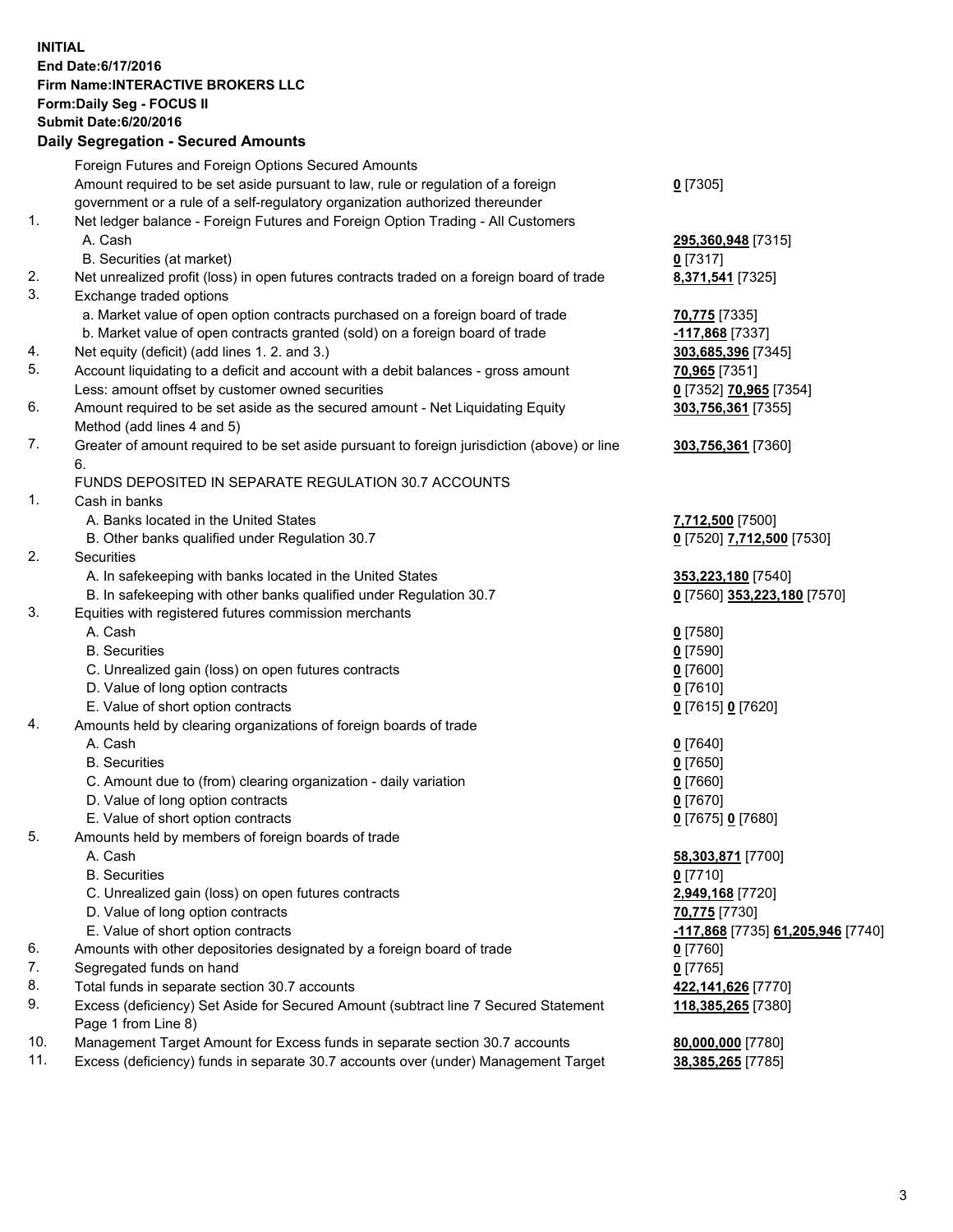**INITIAL End Date:6/17/2016 Firm Name:INTERACTIVE BROKERS LLC Form:Daily Seg - FOCUS II Submit Date:6/20/2016 Daily Segregation - Segregation Statement** SEGREGATION REQUIREMENTS(Section 4d(2) of the CEAct) 1. Net ledger balance A. Cash **2,780,996,258** [7010] B. Securities (at market) **0** [7020] 2. Net unrealized profit (loss) in open futures contracts traded on a contract market **58,282,838** [7030] 3. Exchange traded options A. Add market value of open option contracts purchased on a contract market **226,401,465** [7032] B. Deduct market value of open option contracts granted (sold) on a contract market **-304,779,382** [7033] 4. Net equity (deficit) (add lines 1, 2 and 3) **2,760,901,179** [7040] 5. Accounts liquidating to a deficit and accounts with debit balances - gross amount **63,416** [7045] Less: amount offset by customer securities **0** [7047] **63,416** [7050] 6. Amount required to be segregated (add lines 4 and 5) **2,760,964,595** [7060] FUNDS IN SEGREGATED ACCOUNTS 7. Deposited in segregated funds bank accounts A. Cash **178,676,685** [7070] B. Securities representing investments of customers' funds (at market) **1,820,571,835** [7080] C. Securities held for particular customers or option customers in lieu of cash (at market) **0** [7090] 8. Margins on deposit with derivatives clearing organizations of contract markets A. Cash **72,908,298** [7100] B. Securities representing investments of customers' funds (at market) **990,898,053** [7110] C. Securities held for particular customers or option customers in lieu of cash (at market) **0** [7120] 9. Net settlement from (to) derivatives clearing organizations of contract markets **1,144,443** [7130] 10. Exchange traded options A. Value of open long option contracts **226,420,179** [7132] B. Value of open short option contracts **-304,797,856** [7133] 11. Net equities with other FCMs A. Net liquidating equity **0** [7140] B. Securities representing investments of customers' funds (at market) **0** [7160] C. Securities held for particular customers or option customers in lieu of cash (at market) **0** [7170] 12. Segregated funds on hand **0** [7150] 13. Total amount in segregation (add lines 7 through 12) **2,985,821,637** [7180] 14. Excess (deficiency) funds in segregation (subtract line 6 from line 13) **224,857,042** [7190] 15. Management Target Amount for Excess funds in segregation **155,000,000** [7194]

16. Excess (deficiency) funds in segregation over (under) Management Target Amount Excess

**69,857,042** [7198]